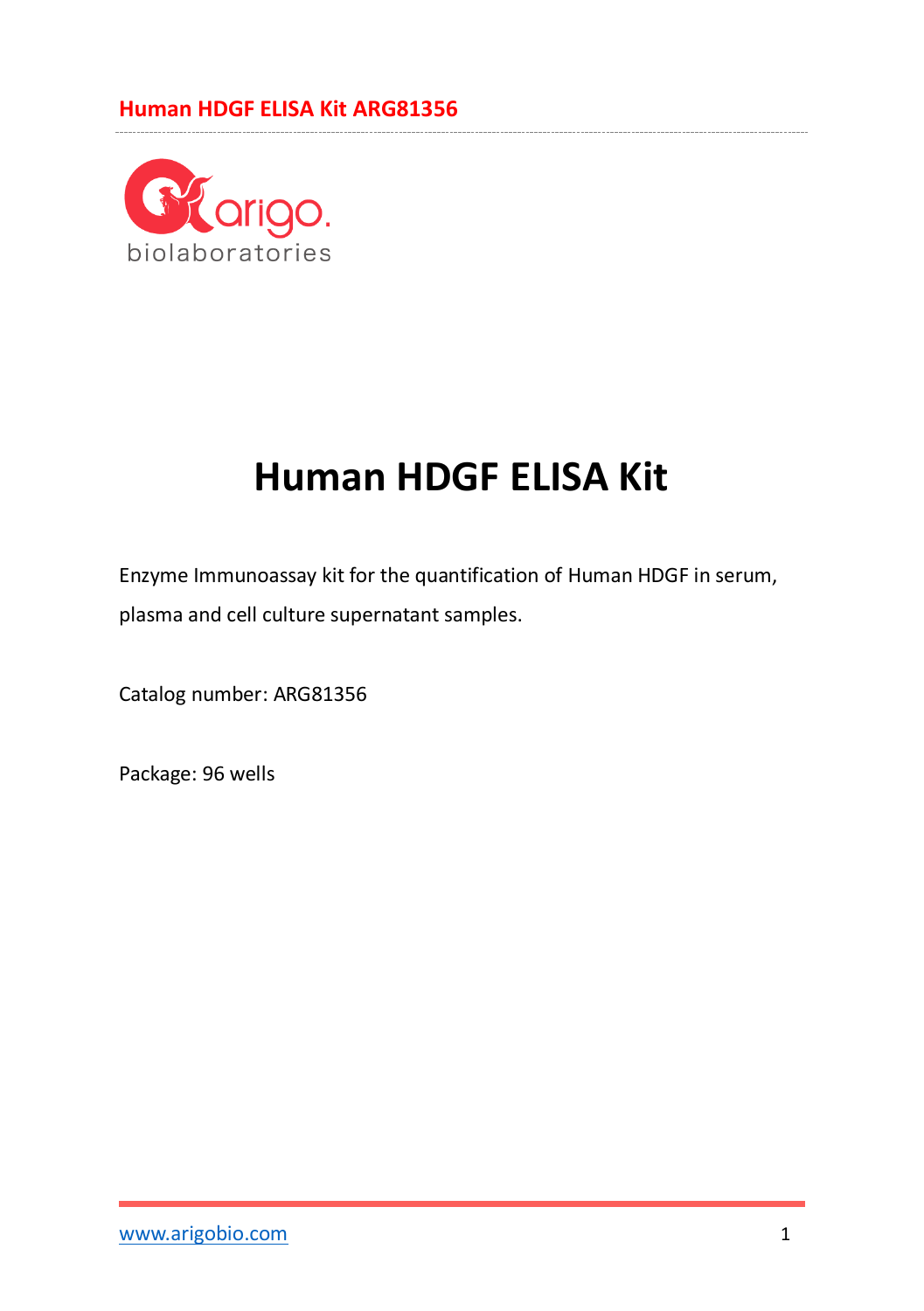# **TABLE OF CONTENTS**

| <b>SECTION</b>                             | Page |
|--------------------------------------------|------|
|                                            |      |
|                                            |      |
| MATERIALS PROVIDED & STORAGE INFORMATION 4 |      |
|                                            |      |
|                                            |      |
| SAMPLE COLLECTION & STORAGE INFORMATION  5 |      |
|                                            |      |
|                                            |      |
|                                            |      |
|                                            |      |
|                                            |      |

#### **MANUFACTURED BY:**

Arigo Biolaboratories Corporation

Address: No. 22, Ln. 227, Gongyuan Rd., Hsinchu City 300, Taiwan

Phone: +886 (3) 562 1738

Fax: +886 (3) 561 3008

Email[: info@arigobio.com](mailto:info@arigobio.com)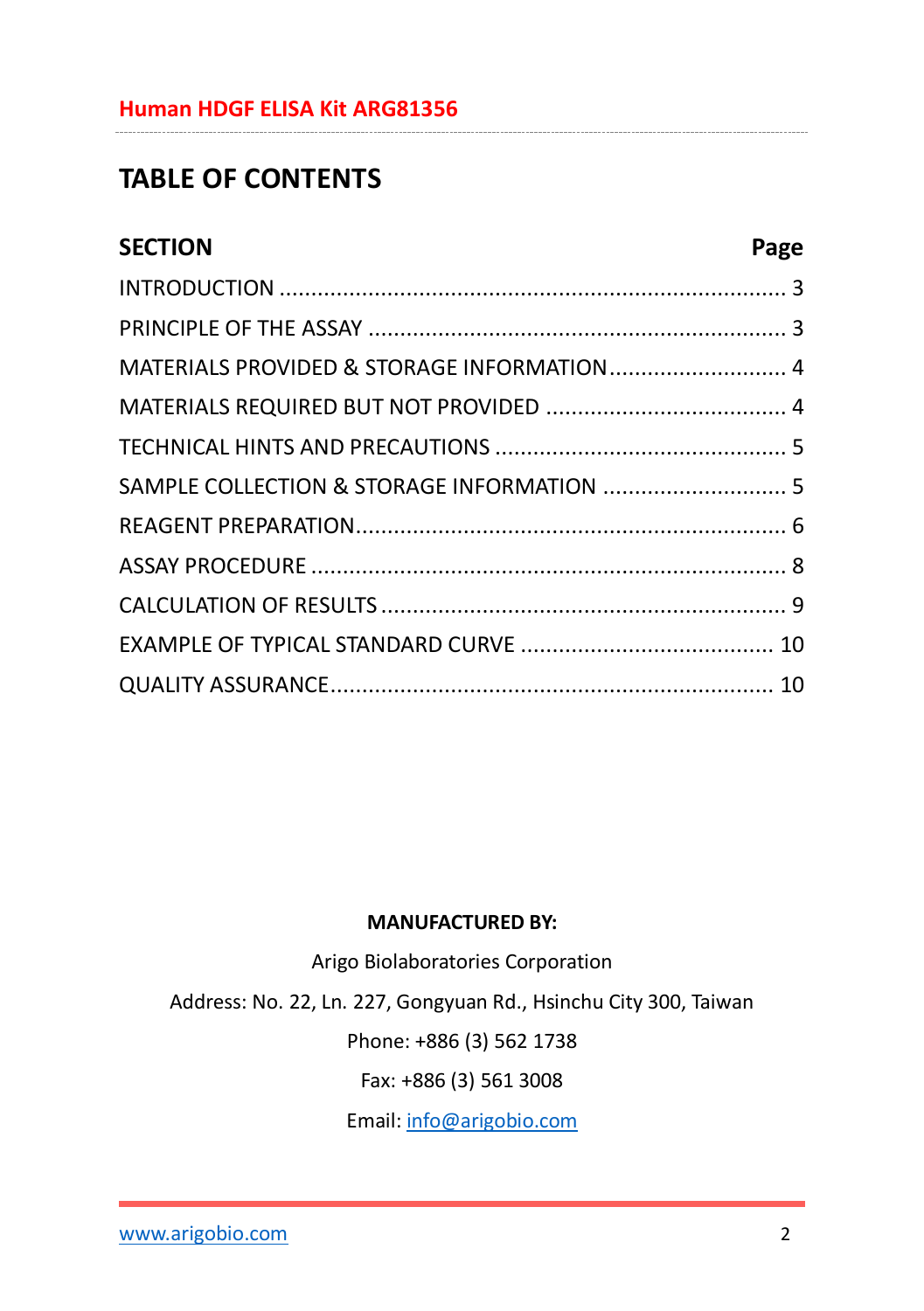### <span id="page-2-0"></span>**INTRODUCTION**

HDGF is a member of the hepatoma-derived growth factor family. The encoded protein has mitogenic and DNA-binding activity and may play a role in cellular proliferation and differentiation. This gene was thought initially to be located on chromosome X, however, that location has been determined to correspond to a related pseudogene. Alternatively spliced transcript variants encoding distinct isoforms have been described. [provided by RefSeq, Jul 2008] HDGF is a Heparin-binding protein, with mitogenic activity for fibroblasts. Acts as a transcriptional repressor. [UniProt]

### <span id="page-2-1"></span>**PRINCIPLE OF THE ASSAY**

This assay employs the sandwich enzyme immunoassay technique for the detection of Human HDGF in serum, plasma and cell culture supernatant samples. An antibody specific for HDGF has been pre-coated onto a microtiter plate. Standards or samples are pipetted into the wells and any HDGF present is bound on the plate. After washing away any unbound substances, a Horseradish Peroxidase (HRP) conjugated primary antibody binds to HDGF is added to each well and incubates. After washing away any unbound antibodyenzyme reagent, a substrate solution (TMB) is added to the wells and color develops in proportion to the amount of total HDGF bound in the initial step. The color development is stopped by the addition of acid and the intensity of the color is measured at a wavelength of 450nm ±2nm. The concentration of total HDGF in the sample is then determined by comparing the O.D of samples to the standard curve.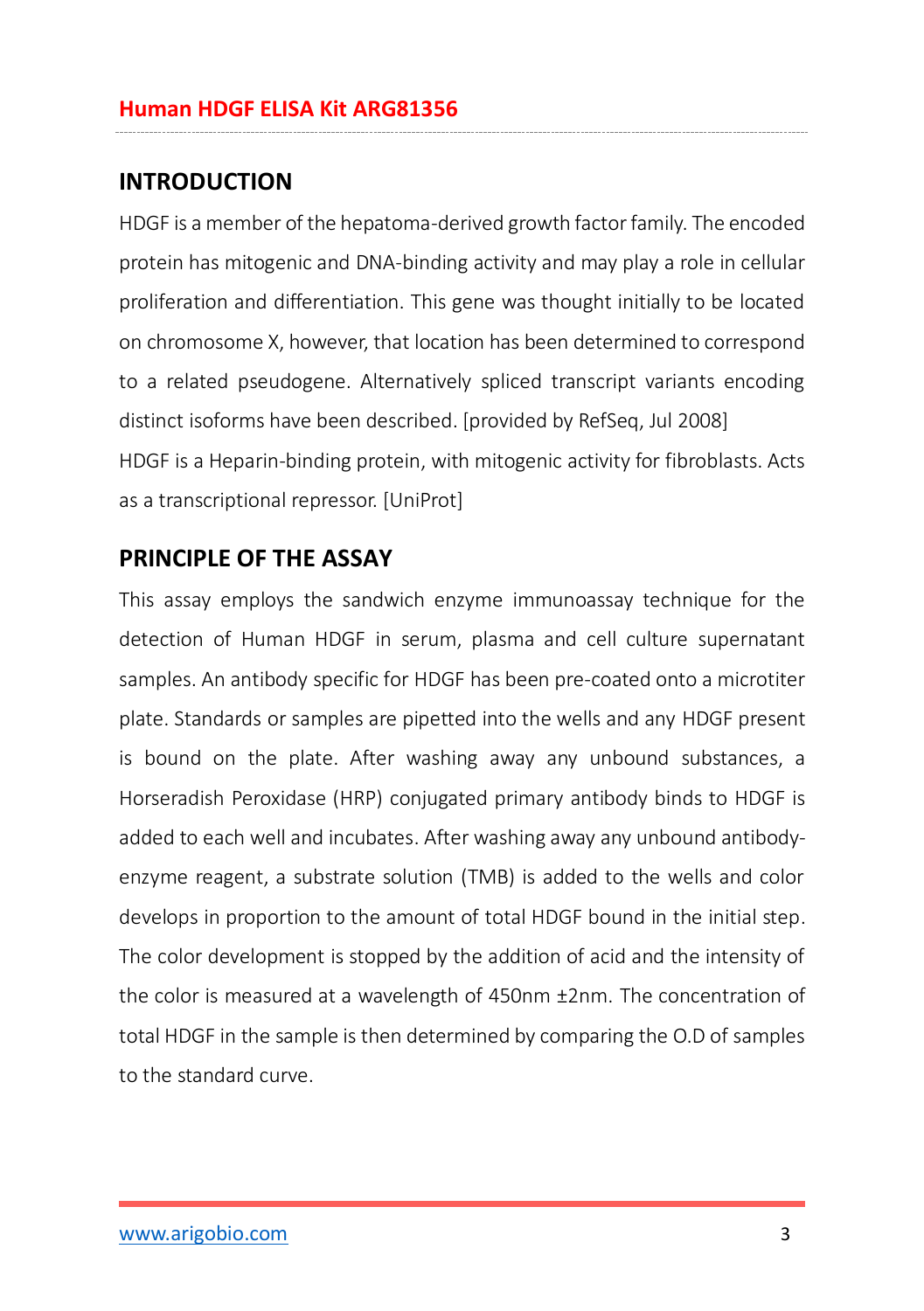# <span id="page-3-0"></span>**MATERIALS PROVIDED & STORAGE INFORMATION**

Store unopened kit at 2-8 °C. Use the kit before expiration date.

| <b>Component</b>                  | Quantity              | <b>Storage information</b>                   |
|-----------------------------------|-----------------------|----------------------------------------------|
| antibody-coated microplate        | 12 X 8 strips         | 4°C                                          |
| Standard (50 ng)                  | 1 vial                | 4°C, store at -20 °C after<br>reconstitution |
| Standard reconstitution<br>buffer | 1.1 ml (ready-to-use) | $4^{\circ}$ C                                |
| HRP-antibody Conjugate<br>(100X)  | 115 µl                | 4°C                                          |
| Sample/Antibody diluent<br>buffer | 30 ml (ready-to-use)  | $4^{\circ}$ C                                |
| Assay Buffer                      | 6 ml (ready-to-use)   | $4^{\circ}$ C                                |
| 10X Wash buffer                   | $22$ ml               | 4°C                                          |
| TMB substrate                     | 12 ml (ready-to-use)  | 4°C (Protect from light)                     |
| STOP solution                     | 6 ml (ready-to-use)   | $4^{\circ}$ C                                |
| Plate sealer                      | 1 strip               | Room temperature                             |

## <span id="page-3-1"></span>**MATERIALS REQUIRED BUT NOT PROVIDED**

- Microplate reader capable of measuring absorbance at 450nm
- Pipettes and pipette tips
- Deionized or distilled water
- Automated microplate washer (optional)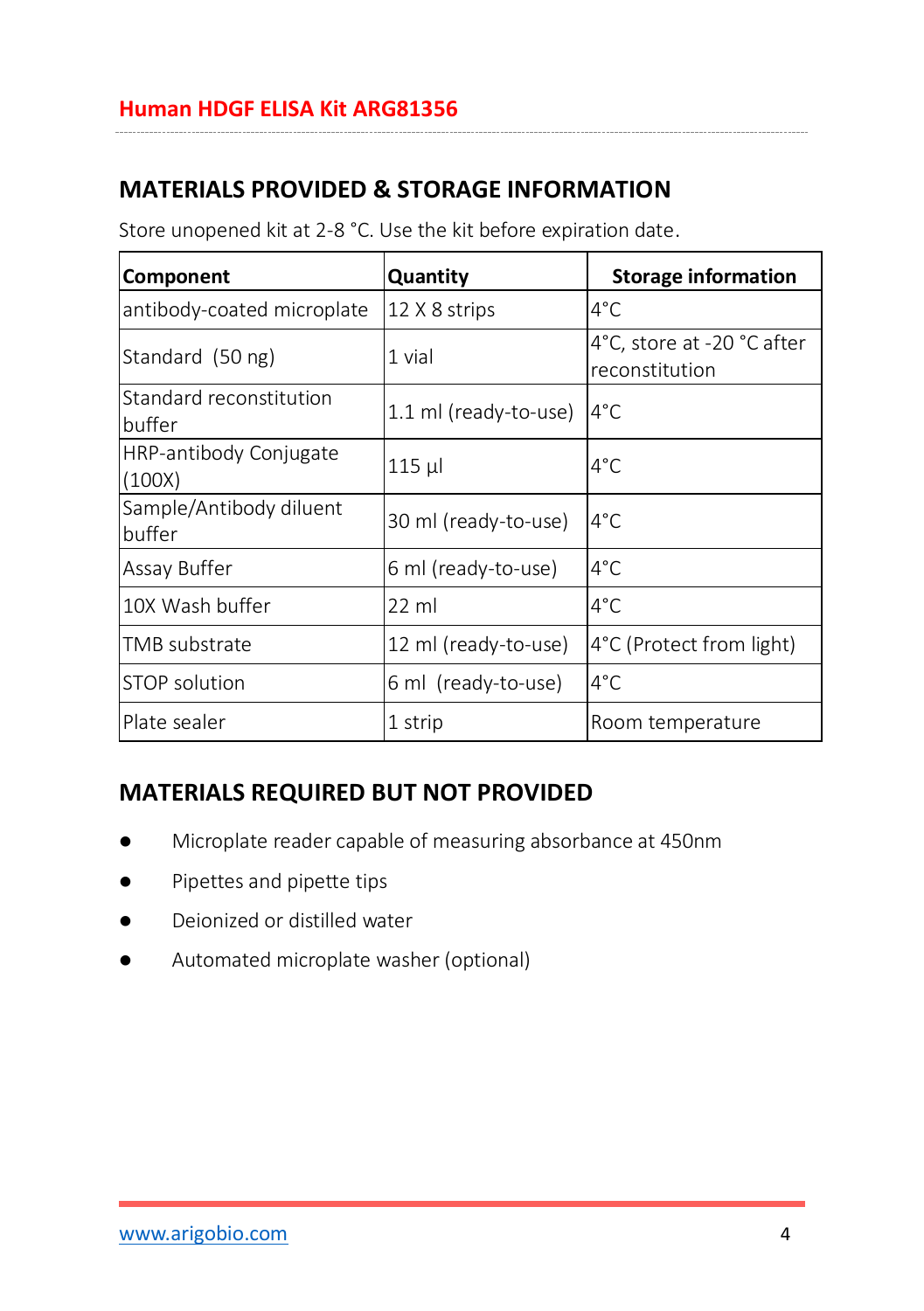## <span id="page-4-0"></span>**TECHNICAL HINTS AND PRECAUTIONS**

- Wear protective gloves, clothing, eye, and face protection especially while handling blood or body fluid samples.
- Store the kit at 4°C at all times.
- Briefly spin down the HRP-antibody conjugate before use.
- If crystals are observed in the 10X Wash buffer, warm to RT (not more than 50°C) until the crystals are completely dissolved. 1X Wash buffer should be prepared and stored at 4°C before use.
- Ensure complete reconstitution and dilution of reagents prior to use.
- Thoroughly mix the reagents and samples before use by agitation or swirling.
- It is highly recommended that the standards, samples and controls be assayed in duplicates.
- Change pipette tips between the addition of different reagent or samples.
- Samples contain azide cannot be assayed.

### <span id="page-4-1"></span>**SAMPLE COLLECTION & STORAGE INFORMATION**

The sample collection and storage conditions listed below are intended as general guidelines. Sample stability has not been evaluated.

Serum- Use a serum separator tube (SST) and allow samples to clot for 30 minutes before centrifugation for 15 minutes at 1000 x g. Remove serum and assay immediately or aliquot and store samples at  $\leq$  -20 °C. Avoid repeated freeze-thaw cycles.

Plasma: Collect plasma using EDTA or heparin as an anticoagulant. Centrifuge for 15 minutes at 1000xg within 30 minutes of collection. It is important to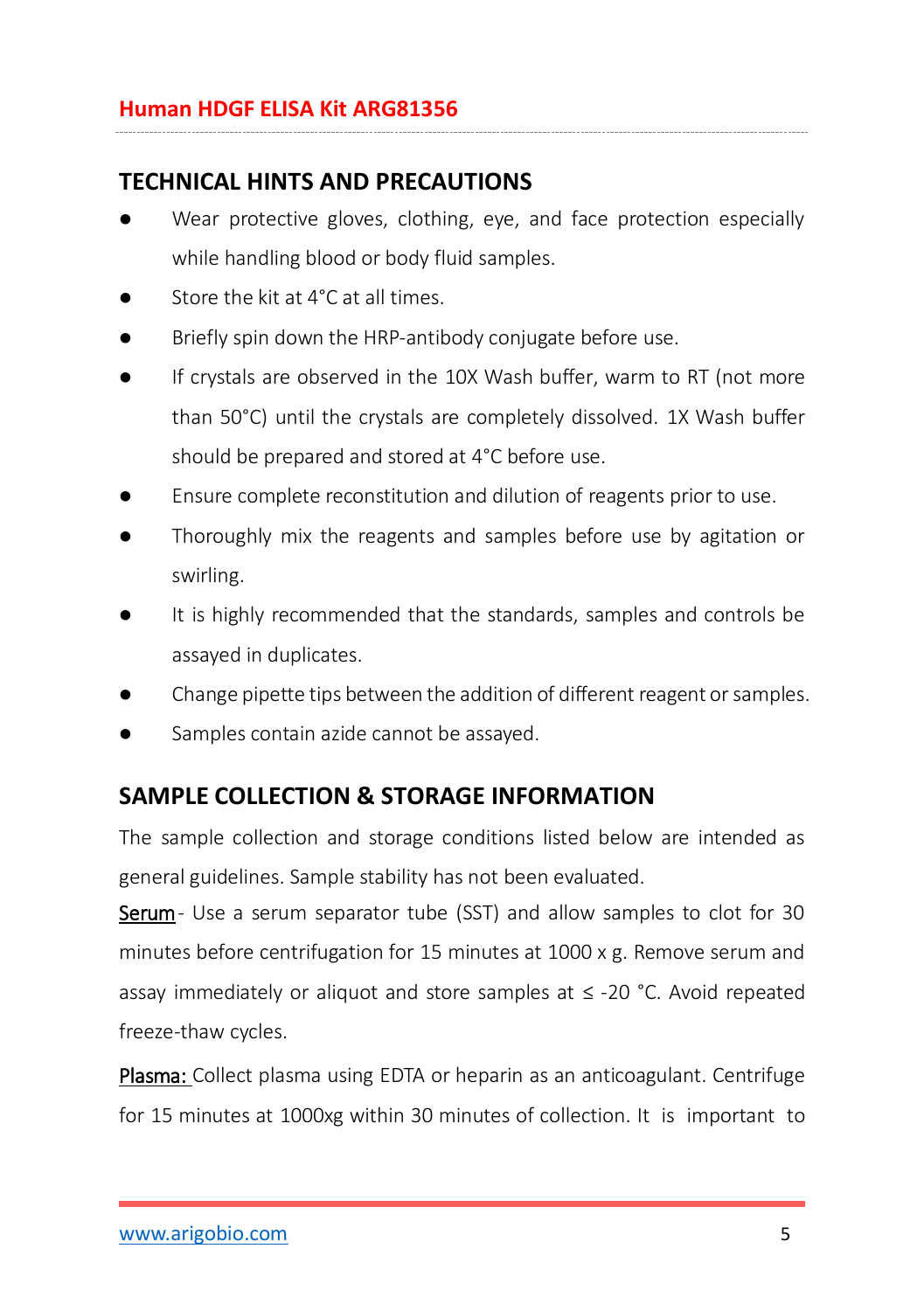ensure a platelet free preparation since platelets can release HMGB1. Assay immediately or aliquot and store at ≤ -20°C. Avoid repeated freeze-thaw cycles. Avoid using haemolytic, icteric or lipaemic samples and samples contain azide cannot be assayed.

Cell Culture Supernatants: It is recommended to use serum-free medium or use BSA to replace serum in cell culture medium or use chemical modified serum free medium for cell culture. Users should choose suitable culture medium based on the cell types. Remove particulates by centrifugation and aliquot & store samples at ≤ -20 °C. Avoid repeated freeze-thaw cycles.

### <span id="page-5-0"></span>**REAGENT PREPARATION**

 Standard: Reconstitute the standard with 1.0 ml Standard reconstitution buffer to yield a stock concentration of 50 ng/ml. Mix the standard by inversion or brief vortex for 5-10 seconds (do not vortex at high-speed) and stand for 10 minutes at RT to completely dissolve contents. Aliquot and store at ≤ -20°C for up to 2 weeks (store at -80°C is recommended, freeze-thaw the reconstituted standard for only once).

Make sure the standard is dissolved completely before making serial dilutions. The Sample/Antibody diluent buffer serves as zero standard (0 pg/ml), and the standard stock can be diluted with Sample/Antibody diluent buffer as according to the suggested concentration below: 5000 pg/ml, 2500 pg/ml, 1250 pg/ml, 625 pg/ml, 312.5 pg/ml, 156.25 pg/ml and 78.125 pg/ml.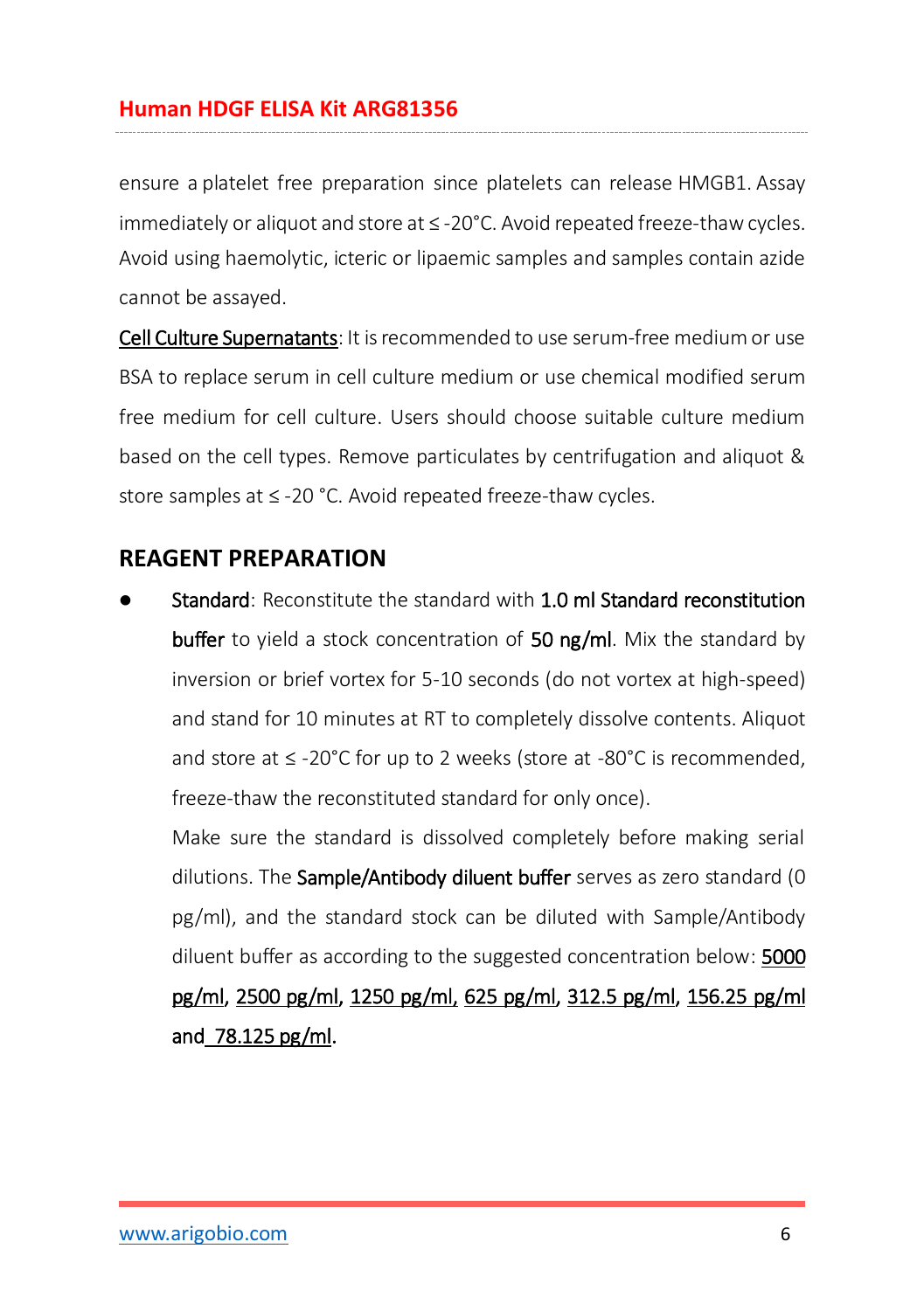| Standard       | <b>HDGF Conc.</b><br>(pg/ml) | µl of<br>Sample/Antibody<br>diluent buffer | µl of standard         |
|----------------|------------------------------|--------------------------------------------|------------------------|
| S7             | 5000                         | 450                                        | 50 (50 ng/ml<br>Stock) |
| S <sub>6</sub> | 2500                         | 250                                        | 250 (S7)               |
| S <sub>5</sub> | 1250                         | 250                                        | 250 (S6)               |
| S <sub>4</sub> | 625                          | 250                                        | 250 (S5)               |
| S <sub>3</sub> | 312.5                        | 250                                        | 250 (S4)               |
| S <sub>2</sub> | 156.25                       | 250                                        | 250 (S3)               |
| S1             | 78.125                       | 250                                        | 250 (S2)               |
| S <sub>O</sub> |                              | 250                                        |                        |

Dilute HDGF standard as according to the table below:

- 1X Wash buffer: Dilute 10X wash buffer with distilled water to yield 1X wash buffer. The diluted Wash buffer should be stored at 4 °C.
- HRP-antibody Conjugate: Diluent 100X HRP-antibody Conjugate with Sample/Antibody diluent buffer to yield 1X HRP-antibody Conjugate solution. The 1X HRP-antibody Conjugate solution should be used immediately.

#### Sample:

- If the sample volume is less than 50 µl, add Sample/Antibody diluent buffer to a final volume of 50 µl, for the calculation of the concentrations this dilution factor has to be taken into account.

- If the initial assay found samples contain HDGF higher than the highest standard, the samples can be diluted with Sample/Antibody diluent buffer and re-assay the samples. For the calculation of the concentrations this dilution factor has to be taken into account.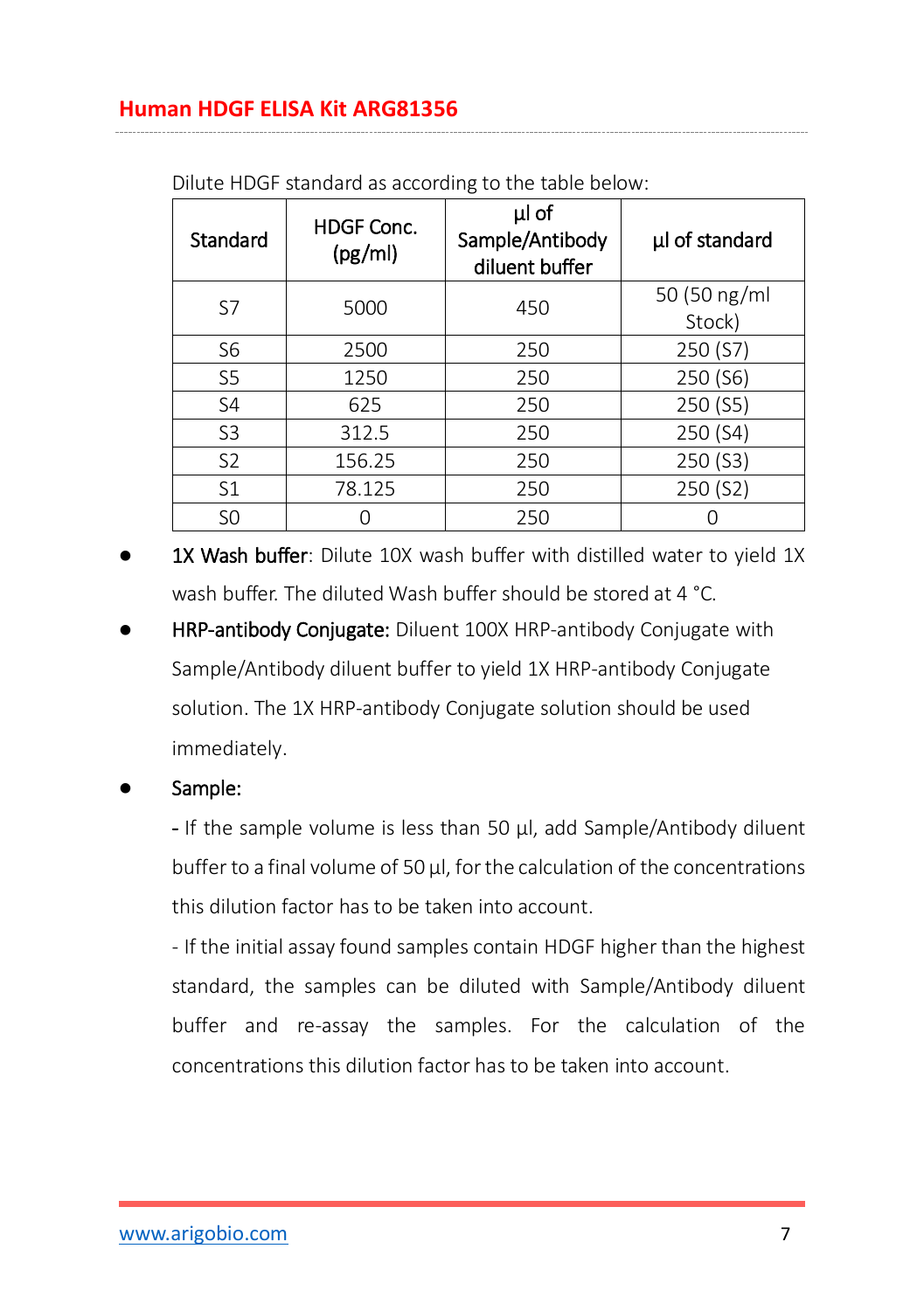Example:

Dilution 1:10, 20  $\mu$  sample + 180  $\mu$  Sample/Antibody diluent buffer (mix thoroughly).

# <span id="page-7-0"></span>**ASSAY PROCEDURE**

All materials do not need equilibrated to room temperature (RT) before use. Standards, samples and controls should be assayed in duplicates.

- 1. Remove excess microplate strips from the plate frame, return them to the foil pouch containing the desiccant pack, and reseal it.
- 2. Add 50 ul of standards, samples and zero controls into appropriate wells.
- 3. Add 50 µl of Assay buffer into all wells immediately. Mix thoroughly by gently shaking or tapping the plate. Cover the plate and **incubate for 2 hour** at room temperature.
- 4. Aspirate each well and wash, repeating the process 2 times for a total 3 washes. Wash by filling each well with 1X wash buffer (300 μl) using a squirt bottle, manifold dispenser, or autowasher. Complete removal of liquid at each is essential to good performance. After the last wash, remove any remaining buffer by aspirating, decanting or blotting against clean paper towels.
- 5. Add 100 µ of 1X HRP-antibody conjugate into each well. Mix thoroughly by gently shaking or tapping the plate. Cover wells and incubate for 1 hour at room temperature in dark.
- 6. Aspirate each well and wash as step 4.
- 7. Add 100 **µ** of TMB substrate to each well. Incubate for 10 minutes at RT in dark. Substrate will change from colorless to different strengths of blue.
- 8. Add 50 μl of Stop solution to each well. The color of the solution should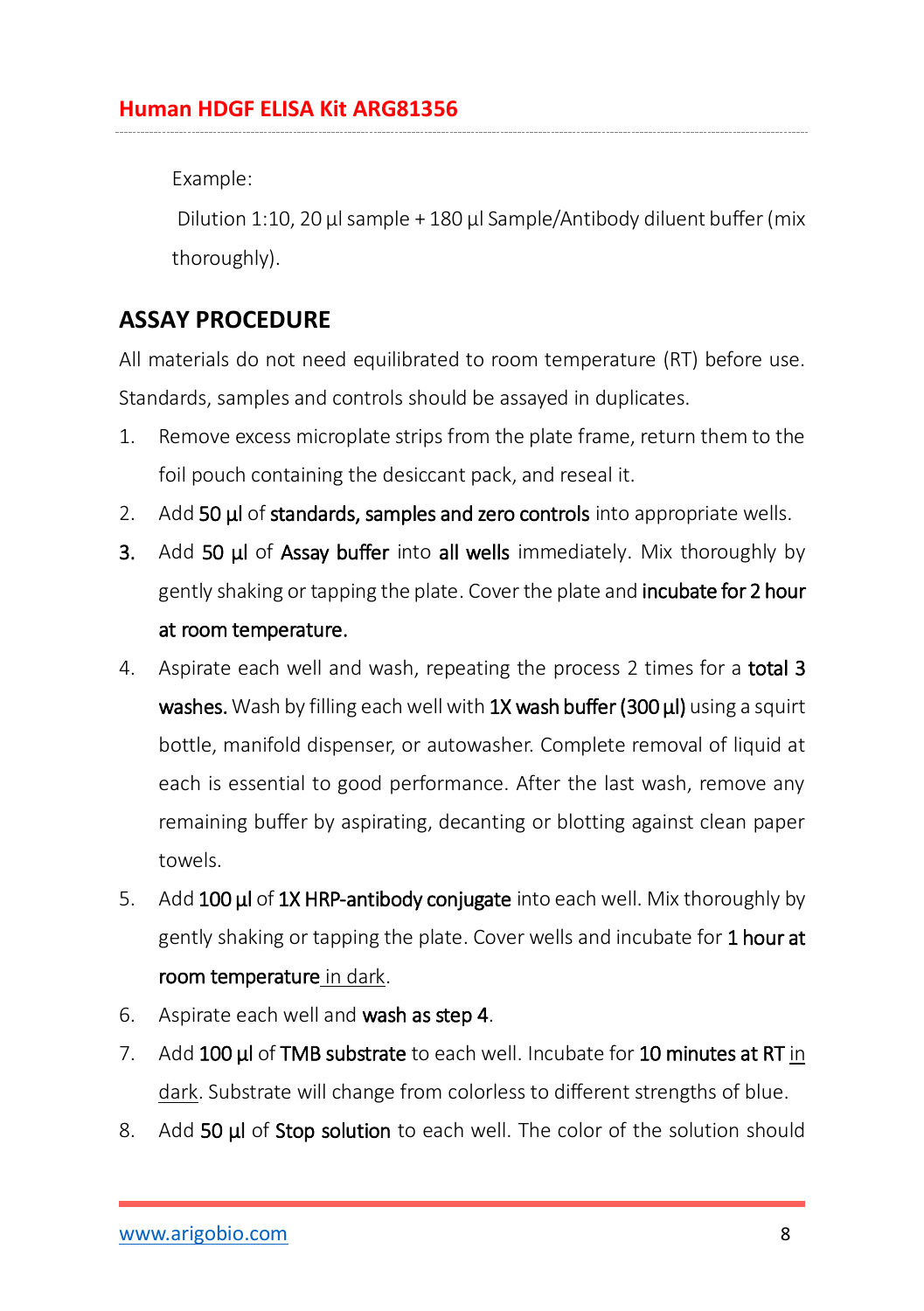change from blue to yellow. Mix thoroughly by gently shaking the plate.

<span id="page-8-0"></span>9. Read the OD with a microplate reader at 450 nm immediately.

# **CALCULATION OF RESULTS**

- 1. Calculate the average absorbance values for each set of standards, controls and patient samples.
- 2. Using linear graph paper, construct a standard curve by plotting the mean absorbance obtained from each standard against its concentration with absorbance value on the vertical (Y) axis and concentration on the horizontal (X) axis.
- 3. Using the mean absorbance value for each sample determine the corresponding concentration from the standard curve.
- 4. Automated method: The results in the IFU have been calculated automatically using a 4 PL (4 Parameter Logistics) curve fit. 4 Parameter Logistics is the preferred method. Other data reduction functions may give slightly different results. The diluted samples must be further converted by the appropriate dilution factor according to the sample preparation procedure as described above.
- 5. arigo provides GainData®, an in-house development ELISA data calculator, for ELISA data result analysis. Please refer our GainData® website for details. [\(https://www.arigobio.com/elisa-analysis\)](https://www.arigobio.com/elisa-analysis)
- 6. If the samples have been diluted, the concentration read from the standard curve must be further converted by the appropriate dilution factor according to the sample preparation procedure as described above.